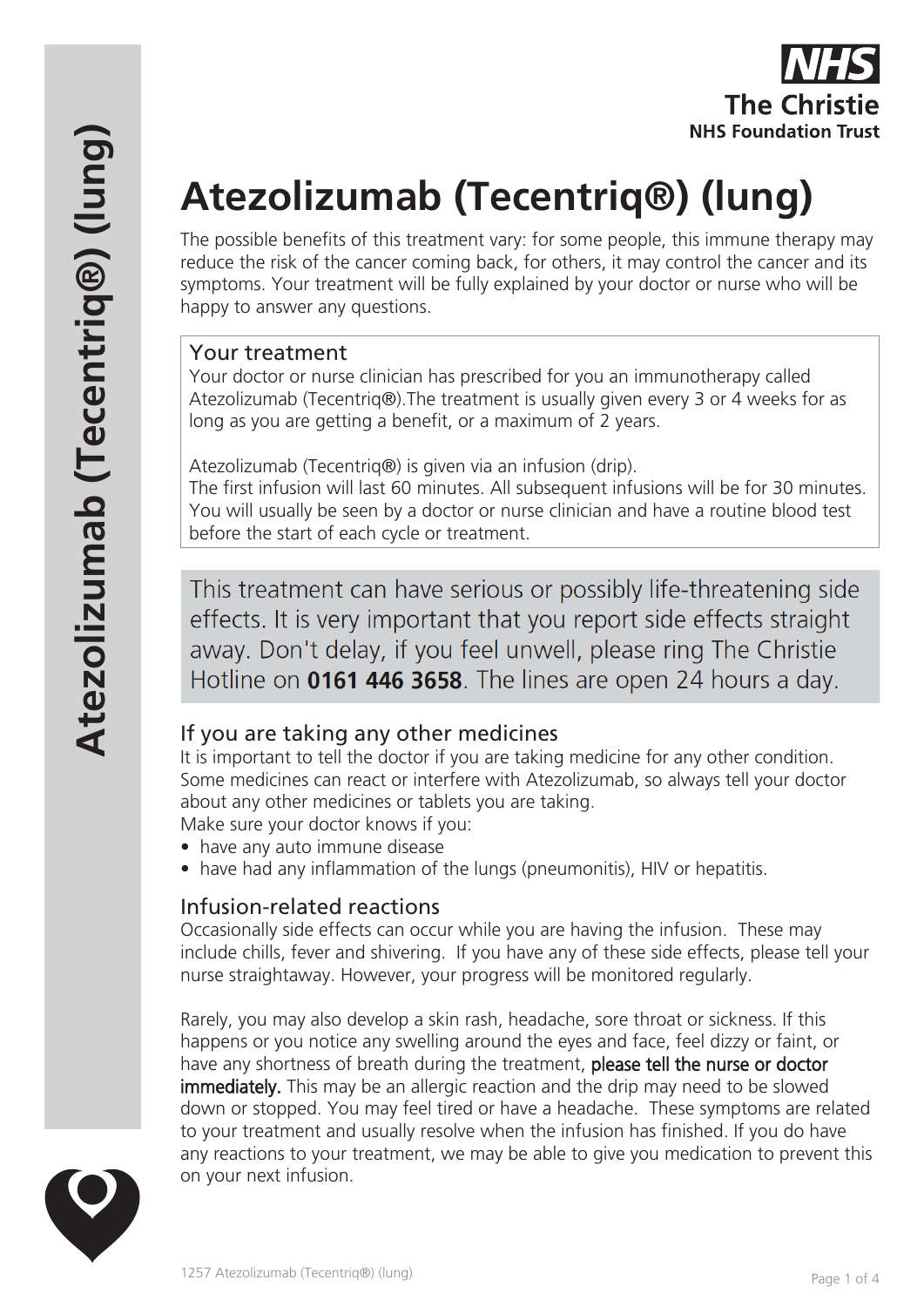# Flu vaccinations

Is it alright for me to have a flu jab during the time I'm having chemotherapy? It's safe to have a flu jab, but depending on the sort of chemotherapy you have had, it may not give quite as much protection against infection as usual. Some patients may need two vaccinations. However, if you're thinking of having any other vaccinations, do check with your Christie doctor first, because some vaccines should be avoided.

# Possible side effects

Many patients do not get any side effects with Atezolizumab (Tecentriq®). The most common side effects are related to the way that the drug treats the cancer by boosting the immune system. They are generally different from the side effects which occur following chemotherapy. Some are more likely to occur than others. We are all different, so we may get different side effects with varying severity.

## • Muscle and Joint Pain

Muscle and Joint problems may occur with Atezolizumab. Tell your doctor or specialist nurse right away if you get new or worsening muscle or joint pain that does not go away.

## • Bruising or bleeding

Occasionally this treatment can affect platelets which help the blood clot. Tell your doctor if you have any unexplained bruising or bleeding, such as nosebleeds, blood-spots or rashes on the skin, and bleeding gums.

#### • Infection

If you feel unwell, you have symptoms of an infection or your temperature is 37.5ºC or above, or below 36ºC contact The Christie Hotline straight away.

#### • Fatigue

Atezolizumab (Tecentriq®) may make you feel tired and lacking in energy. It can be frustrating when you feel unable to cope with routine tasks. If you do feel tired, take rest and get help with household chores. If necessary, take time off work. Gentle exercise such as a daily walk can be beneficial. IF YOU EXPERIENCE PROFOUND TIREDNESS, when you do not feel able to get out of bed, or feel dizzy or faint, contact The Christie Hotline number without delay. This may be related to inflammation of the hormone-producing glands (see below).

#### • Decreased appetite

Atezolizumab (Tecentriq®) may reduce your appetite. However, it is important to maintain a moderate diet during treatment. If you are struggling to maintain this, please contact your GP or medical team for advice.

#### • Diarrhoea

If diarrhoea occurs, you should take loperamide. Take 2 tablets as soon as the first liquid stool occurs. Then take one capsule with each liquid stool up to a maximum of 8 in 24 hours. If you continue to have more than 3 liquid stools a day, if you are having diarrhoea at night or if the diarrhoea continues for more than 3 days, contact The Christie Hotline number for advice. You should also contact The Christie Hotline if you have any blood or mucus in your stools, if they become darker in colour, or if you develop any tenderness or pain in your abdomen.

## • Nausea and vomiting (sickness)

The severity of this varies from person to person. Anti-sickness medication may be given if you experience symptoms. If you continue to feel or be sick, contact your GP or The Christie Hotline.

## • Constipation

If you develop constipation, try to eat plenty of fluids and eat foods high in fibre. Tell your doctor who may prescribe a suitable laxative.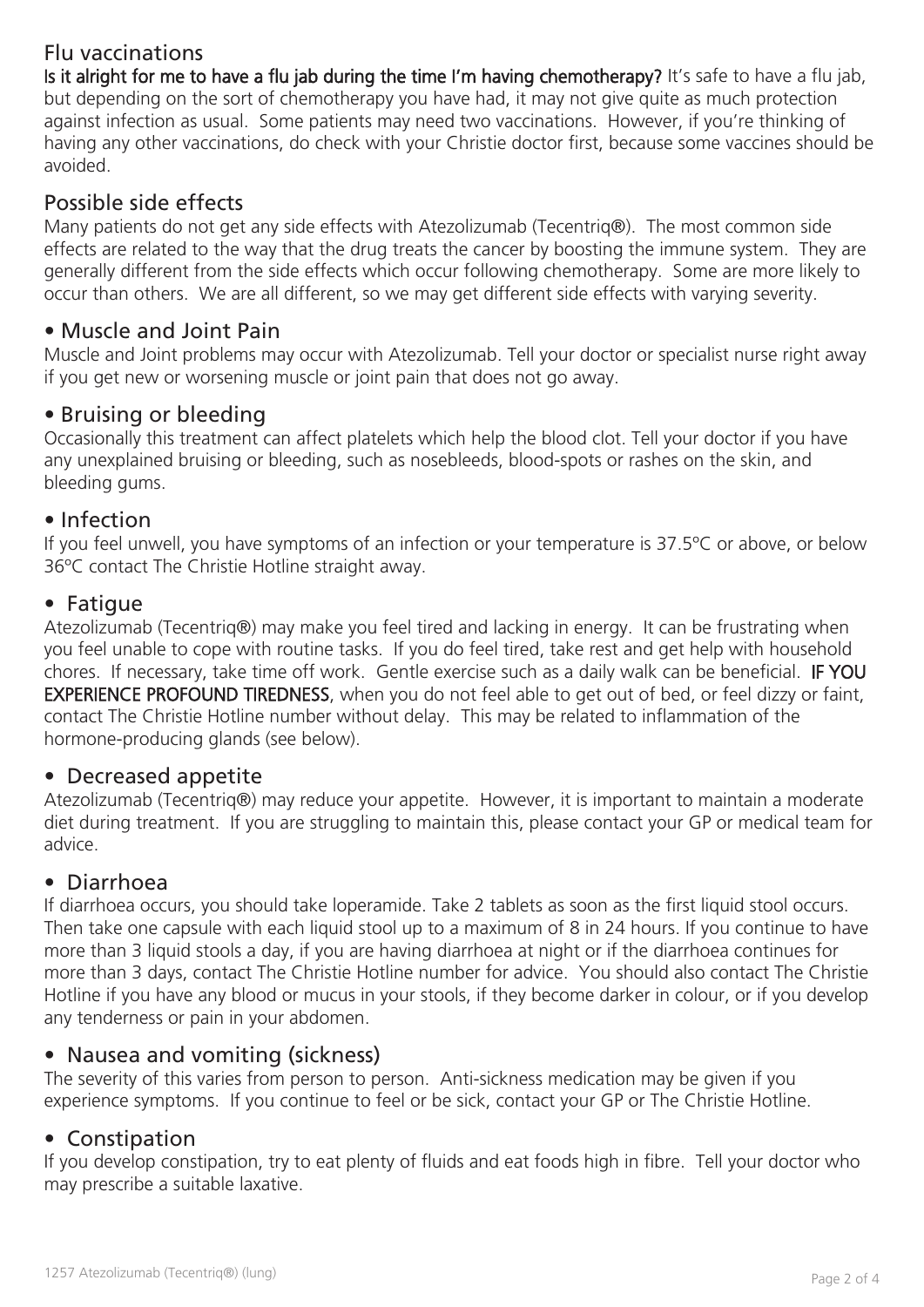## • Skin rash

This can vary from mild to severe. Contact The Christie Hotline or your medical team if the rash covers more than half of your body, if it is very itchy or painful, if you develop blisters or peeling skin or if you have sores in your mouth.

## • Inflammation of the lungs

This treatment can cause inflammation of the lungs which is potentially serious. Call The Christie Hotline if you have any shortness of breath or a cough.

## • Inflammation of the liver

We will be checking your liver blood tests before each infusion. Contact The Christie Hotline if you develop yellowing of the skin or eyes (jaundice), have very dark urine or pain on the right side of your stomach.

# • Inflammation of the hormone producing glands

Sometimes Atezolizumab (Tecentriq®) may cause inflammation of the glands that produce vital hormones (especially the pituitary, adrenal and thyroid glands) which in turn can affect the way they work. Contact the hospital if you develop any of the following: headaches, blurred or double vision, profound tiredness, decreased sexual drive or if you become irritable or forgetful.

# • Inflammation of the nerves

Contact The Christie if you develop muscle weakness, numbness or tingling in your hands or feet, or any dizziness or loss of consciousness.

## • Inflammation of the eyes

Sometimes Atezolizumab (Tecentriq®) can cause the eyes to become inflamed. Contact the hospital if you develop any redness or pain in your eye or if you develop any problems with your vision.

# • Inflammation of the bowel leading to bowel perforation

Rarely the bowel can become very inflamed and this can lead to a small hole developing in the wall of the bowel (perforation). You will be closely monitored for this but if you develop diarrhoea as described above, any abdominal pain or blood or mucus in the stools, contact The Christie Hotline immediately.

# • Immune-related kidney problems

This is caused when the kidneys become inflamed and can stop working properly. We will be monitoring your kidney function carefully with regular blood tests, but contact The Christie Hotline if you find that you are very tired or if you notice that you are passing less urine than usual.

# Serious and potentially life-threatening side effects

In a very small number of patients, immunotherapy can cause very severe side effects which may rarely result in permanent disability or death. Should you wish to discuss this further ask the team caring for you. Not all side effects are listed above and there may be some rare and unusual side effects that we are unaware of. Please contact your medical team if you experience any unusual symptoms.

# Sex, contraception and fertility

It is important that you do not get pregnant or father a child whilst on immunotherapy. There is evidence that these drugs can affect the unborn child. It is important that you use effective contraception for as long as you are on the treatment and for at least 5 months after the treatment has finished. Women should stop breastfeeding whilst being treated with Atezolizumab (Tecentriq®) since it is unknown if the medication is excreted through breast milk. We do not know if Atezolizumab (Tecentriq®) affects fertility.